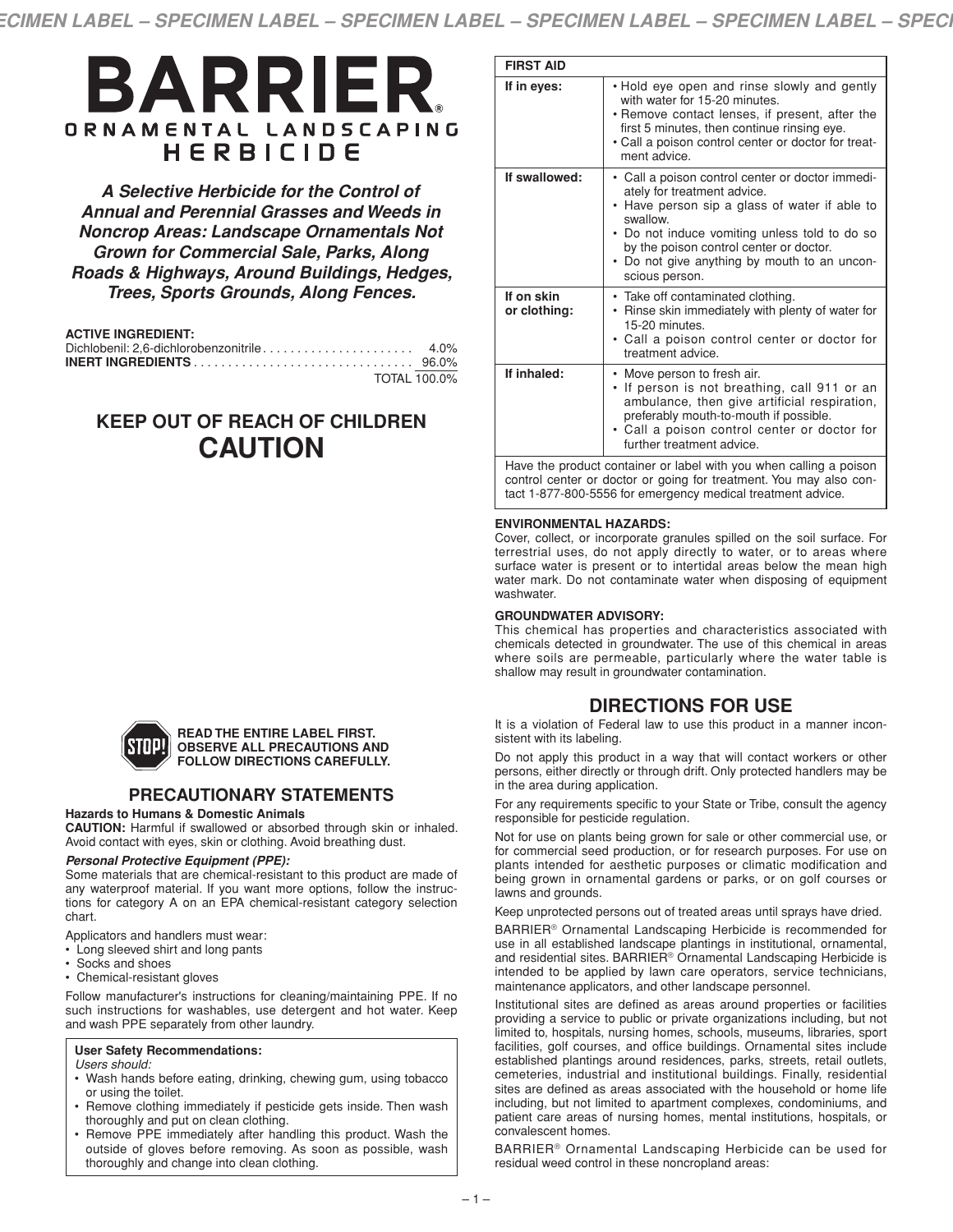- Around trees, shrubs, hedges, woody ornamentals, nonbearing fruit trees (ornamental), and certain groundcovers established in shelterbelts, windbreaks, and landscape plantings.
- Under fencelines, along fences, driveways, parking areas, parking lots, and borders of flower beds.
- Along roads and highways and under guard rails.
- Along golf cart pathways, sidewalks, and cemetery memorials.
- Around residences, buildings, and other outbuildings.

#### **LANDSCAPE PLANTINGS:**

BARRIER® Ornamental Landscaping Herbicide is recommended for use around the established landscape ornamentals listed below:

BARRIER® Ornamental Landscaping Herbicide is not recommended for flower gardens, wildflowers, foliage plants, or flowering bulbs.

| Amur corktree                          | Honeysuckle                                               |
|----------------------------------------|-----------------------------------------------------------|
| Arborvitae                             | Juniper                                                   |
| Ash                                    | Kinnikinnick                                              |
| Azalea <sup>1</sup>                    | Laurel                                                    |
| Barberry                               | Leucothoe                                                 |
| Beauty bush                            | Lilac                                                     |
| <b>Birch</b>                           | Linden                                                    |
| <b>Boxelder</b>                        | Locust                                                    |
| Boxwood                                | Magnolia                                                  |
| Camellia                               | Maple*                                                    |
| Caragana                               | Mock orange                                               |
| Cleyera (Cleyera japonica)             | Mountain ash                                              |
| Cotoneaster                            | Nandina                                                   |
| Cottonwood                             | Oak                                                       |
| Crabapple (Ornamental)                 | Osmanthus (Holly-olive)                                   |
| Deutzia                                | Paxistima                                                 |
| Dogwood                                | Pecan (Ornamental)                                        |
| Eastern red cedar                      | Photinia                                                  |
| Flm                                    | Pine*                                                     |
| Elwood false cypress*                  | Pittosporum                                               |
| English ivy (Hedera helix)             | Podocarpus                                                |
| English walnut (Ornamental)            | Poplar                                                    |
| Euonymus                               | Privet                                                    |
| Filbert (Ornamental)                   | Pyracantha                                                |
| Flowering almond                       | Rhododendron                                              |
| Flowering quince                       | Rockrose                                                  |
| Forsythia                              | Rose                                                      |
| Gardenia                               | Russian olive                                             |
| Goldenraintree                         | Spirea                                                    |
| Hackberry                              | Squawcarpet                                               |
| Heather                                | Willow*                                                   |
| Holly ( <i>llex</i> spp.) <sup>2</sup> | Weigela                                                   |
| Honeylocust                            | Yew (Taxus)                                               |
|                                        | to a children allows a different contracts of the section |

1Kurume, Mollis, Hardy hybrid types and hardy native species only. 2Except *I. crenata, I. rotunda, I. vomitoria*

\*Not for use on these species within the State of California. Pine species are sensitive to injury from BARRIER® Ornamental Landscaping Herbicide if applied within two years after transplanting.

#### **SOIL SURFACE TREATMENT:**

Spring and fall applications are effective. Apply as soil surface treatment from late fall through early spring. For best results, applications in the states of Maine, Vermont, New Hampshire, Massachusetts, Rhode Island, Connecticut, New York, Michigan, Wisconsin, Minnesota, North Dakota, South Dakota and Montana should be made in early spring after soil has thawed. Do not apply to frozen soil or over the top of the snow. Old weed growth should not be removed before application. Do not make surface applications to areas which have been cultivated during the fall or summer prior to application.

#### **SOIL TREATMENT WITH INCORPORATION:**

If practical, shallow incorporation may increase the effectiveness of weed control. Apply and incorporate immediately after application in late fall or very early spring.

#### **ANNUAL AND BIENNIAL WEED CONTROL:**

This product is recommended for control of annual grass and broadleaf weeds such as: Annual Bluegrass *(Poa annua)*, Bull Thistle, Camphorweed, Carpetweed, Chickweed, Citronmelon, Coffeeweed, Crabgrass, Cudweed, Evening Primrose, Fiddleneck, Florida Purslane (Pusley), Foxtail, Groundsel, Henbit, Jerusalem Oak Goosefoot, Knotweed, Lambsquarters, Maypops, Climbing Milkweed, Miner's Lettuce, Old Witchgrass, Pepperweed, Pineappleweed, Purslane, Ragweed, Deadnettle, Redroot Pigweed, Rosarypea, Russian Thistle, Shepherdspurse, Smartweed, Spanishneedles, Spurge, Teaweed, Texas Panicum, Wild Barley, Wild Carrot, Wild Mustard, and Wild Radish.

#### **PERENNIAL WEED CONTROL:**

This product is recommended for control of certain perennial weeds such as Artemisia, Bluegrass, Canada Thistle, Curly Dock, Dandelion, Dogfennel, False Dandelion (Catsear), Fescue, Horsetail, Leafy Spurge, Natalgrass, Orchardgrass, Plantain, Quackgrass, Russian Knapweed, Timothy, Wild Artichoke, Wild Aster, Yellow Rocket, and Yellow Woodsorrel.

Apply in early spring before seeds of annual weeds germinate or after cultivation has removed the growing weeds. Distribute granules uniformly over the soil surface. If treatment is followed by application of  $1/2$  to 1 inch of water by overhead irrigation, the lower rates are recommended. Shallow incorporation immediately after application is recommended in southern states. In other areas, shallow incorporation or sprinkler irrigation is suggested when applications are made during periods of high temperatures.

#### **APPLICATION RATES:**

For annual and biennial weeds apply 100 to 150 pounds of product per acre. For perennial weeds listed, apply 150 to 200 pounds of product per acre. Do not apply more than 150 pounds of product per acre on Azalea, Boxwood, Euonymus, Forsythia, Heather, Holly, Ivy, Lilac, Leucothoe. Do not apply until 4 weeks after transplanting. Do not apply more than 150 pounds of product per acre on plantings less than one year old.

| Table 1.<br>Application rates of BARRIER <sup>®</sup> Ornamental<br>Landscaping Herbicide for annual, biennial and<br>perennial weed control. |                          |                          |                 |                                                      |  |  |
|-----------------------------------------------------------------------------------------------------------------------------------------------|--------------------------|--------------------------|-----------------|------------------------------------------------------|--|--|
|                                                                                                                                               | <b>Amount of Product</b> |                          |                 | <b>Approximate Treated Area</b><br>for this Bag Size |  |  |
| Weeds                                                                                                                                         | Pounds/<br>Acre          | Pounds/<br>1,000 Sq. Ft. | <b>Bag Size</b> | Sq. Ft.                                              |  |  |
| Annual and<br>Biennial<br>Weeds                                                                                                               | $100 - 150$              | $2.3 - 3.4$              | 50# bag size    | 22,000 - 14,000                                      |  |  |
| Perennial<br>Weeds                                                                                                                            | 150 - 200                | $34 - 46$                | 50# bag size    | 14,000 - 11,000                                      |  |  |

#### **EQUIPMENT CALIBRATION:**

Determine the size of the treatment area, select the appropriate application rate, and calibrate the granular spreader. These three diagrams show the distribution pattern of the granules and will help with your equipment calibration.







*100 Pounds of Product/Acre 150 Pounds of Product/Acre 200 Pounds of Product/Acre*

#### **USE PRECAUTIONS:**

- Do not use in seedbeds, transplant or cutting beds, commercial nurseries or greenhouses. Do not apply until 6 months after planting rooted cuttings.
- Do not apply to areas on slopes above lawns or susceptible crops as runoff from treated area could cause injury.
- Do not exceed the maximum recommended amount per growing season. Do not use on "St. Lucie fine sand", "Arzell fine sand" or other light sandy soil.
- Do not graze livestock in treated areas.
- Avoid applications which allow BARRIER® Ornamental Landscaping Herbicide to lodge in the foliage, particularly in conifer species, such as pines, yews, etc.
- Do not allow BARRIER® Ornamental Landscaping Herbicide to accumulate and be in contact with trunk at or below soil line.
- Do not apply this product by backpack applicator.

#### **UNDER ASPHALT:**

For general weed control under asphalt (in areas such as roadways, parking lots, recreational areas), after final grade is achieved, apply 250 pounds of product per acre (53⁄4 pounds of product per 1,000 square feet). Treated area should be covered with asphalt as soon as possible. For resurfacing work, existing weeds should be sprayed with a contact herbicide prior to application.